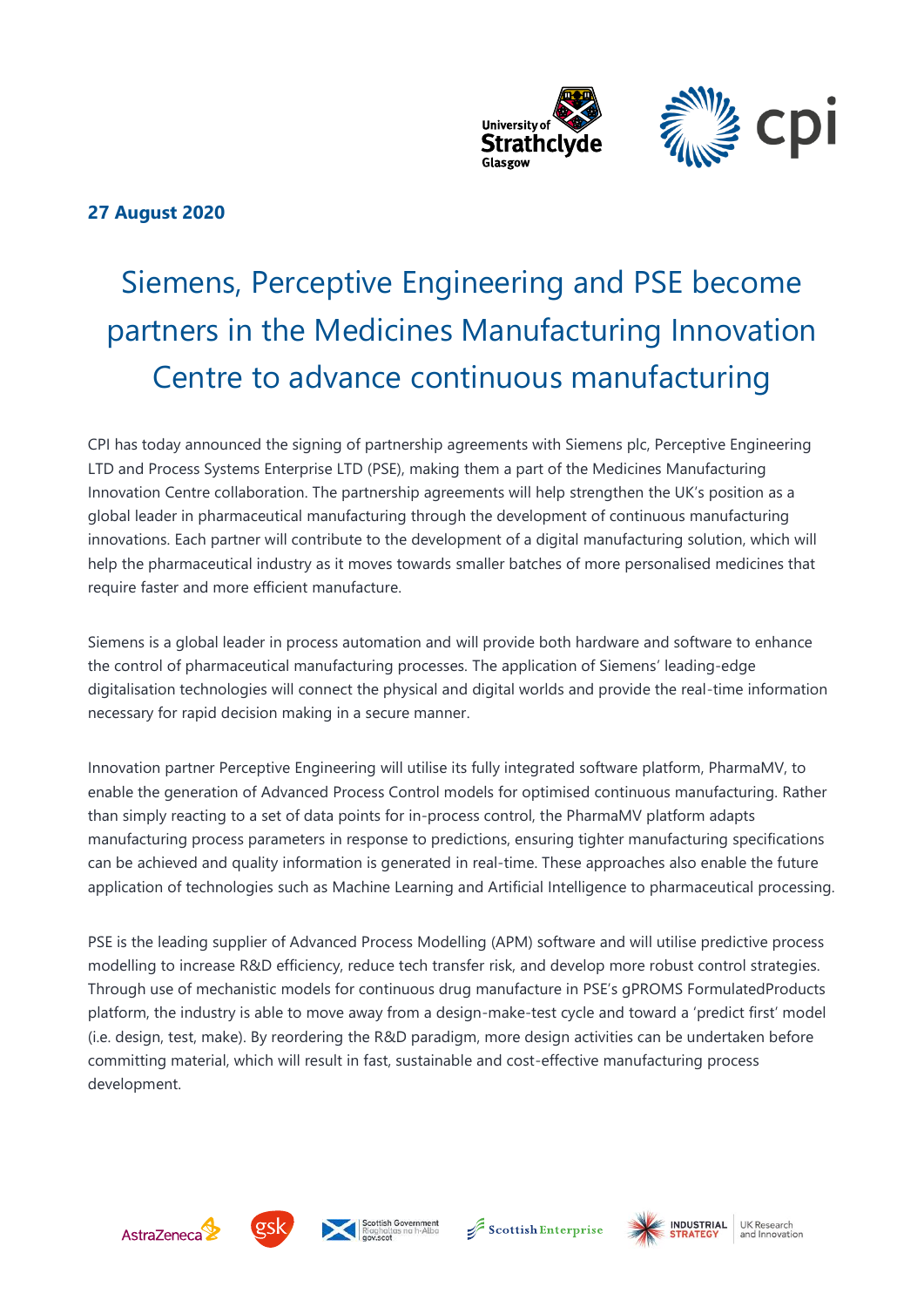By connecting real-time information, data modelling and Advanced Process Control, we will be able to forge a clear pathway to faster, cheaper and more sustainable continuous medicines manufacturing.

The Medicines Manufacturing Innovation Centre is a collaboration between CPI, the University of Strathclyde and founding industry partners, GSK and AstraZeneca with funding provided by Scottish Enterprise and UK Research and Innovation. The partnership agreements will help the Medicines Manufacturing Innovation Centre achieve its flagship Grand Challenge projects. Bringing together three technologies for advancing continuous manufacturing will help fulfil Grand Challenge 1 and its aim to explore how oral solid dosage medicines can be produced more robustly and efficiently. The contribution by Siemens will also support Grand Challenge 2 and its focus on the faster delivery of medicines to patients through adaptive clinical trial supply.

Mark Higham, General Manager, Process Automation, Siemens Digital Industries GB & Ireland, said: "We are delighted to be part of such a forward-thinking, innovative collaboration with Perceptive Engineering, PSE and the Medicines Manufacturing Innovation Centre. We look forward to unlocking the power of digitalisation to achieve continuous improvement and efficiency in pharmaceutical manufacturing in the UK."

Dave Lovett, Managing Director of Perceptive Engineering, said: "We are honoured to have been asked to play a part in this ground-breaking initiative. Building on our experience with research organisations and industry leaders worldwide, we are excited to be working collaboratively with CPI at the new Centre. We look forward to helping design and build the next generation of innovative manufacturing technologies for the production of pharmaceutical therapeutics."

Sean Bermingham, Head of Formulated Products at PSE, said: "We are excited to be part of this initiative aimed at publicly demonstrating the benefits that digital design and digital operation approaches bring to the development and operation of continuous drug manufacture processes. The Medicines Manufacturing Innovation Centre ecosystem is uniquely positioned to successfully achieve this, facilitate knowledge transfer to industry and ultimately bring the associated benefits to patients."

Dave Tudor, Managing Director of the Medicines Manufacturing Innovation Centre, Biologics & Quality at CPI, said: "I am delighted that Siemens, Perceptive Engineering and PSE will be joining the Medicines Manufacturing Innovation Centre. Combining the specialised skills, expertise and experience of all three companies will be critical for developing disruptive technologies that will accelerate the delivery of a more agile and responsive pharmaceutical supply chain."

# **Notes to the Editor**

### **About the Medicines Manufacturing Innovation Centre**













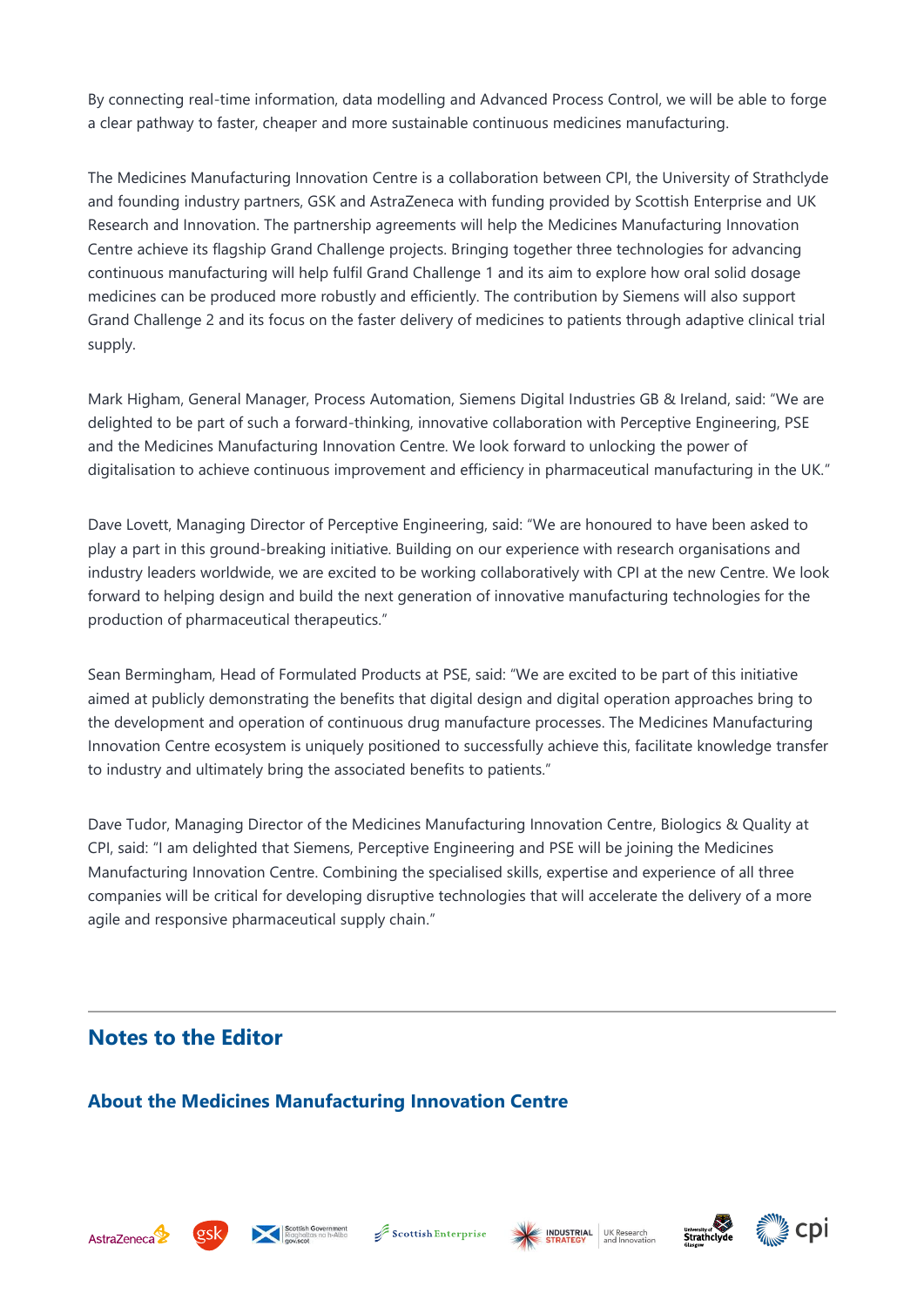The Medicines Manufacturing Innovation Centre is a collaboration between CPI, the University of Strathclyde, UK Research and Innovation, Scottish Enterprise and founding industry partners, AstraZeneca and GSK.

The consortium aims to develop the medicines manufacturing processes of the future, enabling a more agile, responsive medicines supply chain through improved manufacturing processes. It will enable new and disruptive technologies to be proven at scale in a GMP environment. This will allow the rapid adoption of next-generation processes that reduce risk, cut costs and save time, enabling a healthier society and a robust UK economy.

With a collaborative innovation culture and state-of-the-art facilities, the centre will enable industry, academia, healthcare providers and regulators to work collaboratively in order to address challenges and maximise technology opportunities within the medicines supply chain.

The initial focus of the centre will be to deliver two 'Grand Challenges', with the first exploring how oral solid dosage medicines can be produced more robustly and efficiently utilising continuous direct compression. The second focuses on how these medicines can then be delivered to patients with minimal waste and maximum speed, using Just in Time manufacture and supply capabilities.

#### [www.uk-cpi.com/mmic](http://www.uk-cpi.com/mmic)

#### About CPI

CPI works with partners to translate inventions into products and processes that enhance health and wellbeing, protect and improve our environment and increase productivity across industries.

With a deep understanding of technology fore-sighting, innovation processes and funding, outstanding technical expertise and industry-relevant assets, we enable the accelerated development of transformational products and processes that have the potential to disrupt and revolutionise markets. We also engage in incremental technological innovation that allows established products and processes to be optimised for better performance and efficient manufacture.

Through the breadth of our technology platforms, we support our partners across many diverse markets, including pharmaceuticals, speciality chemicals, food and drink, electronics and transportation.

[www.uk-cpi.com](http://www.uk-cpi.com/) 

#### About Perceptive Engineering

Perceptive's award-winning software – PharmaMV – is designed to meet the rigorous needs of 21CFRPart11 manufacturing. Combined with a wealth of experience from lab-scale to pilot plant to full-scale production, Perceptive's team provides consultancy and practical knowledge on all aspects of process development and













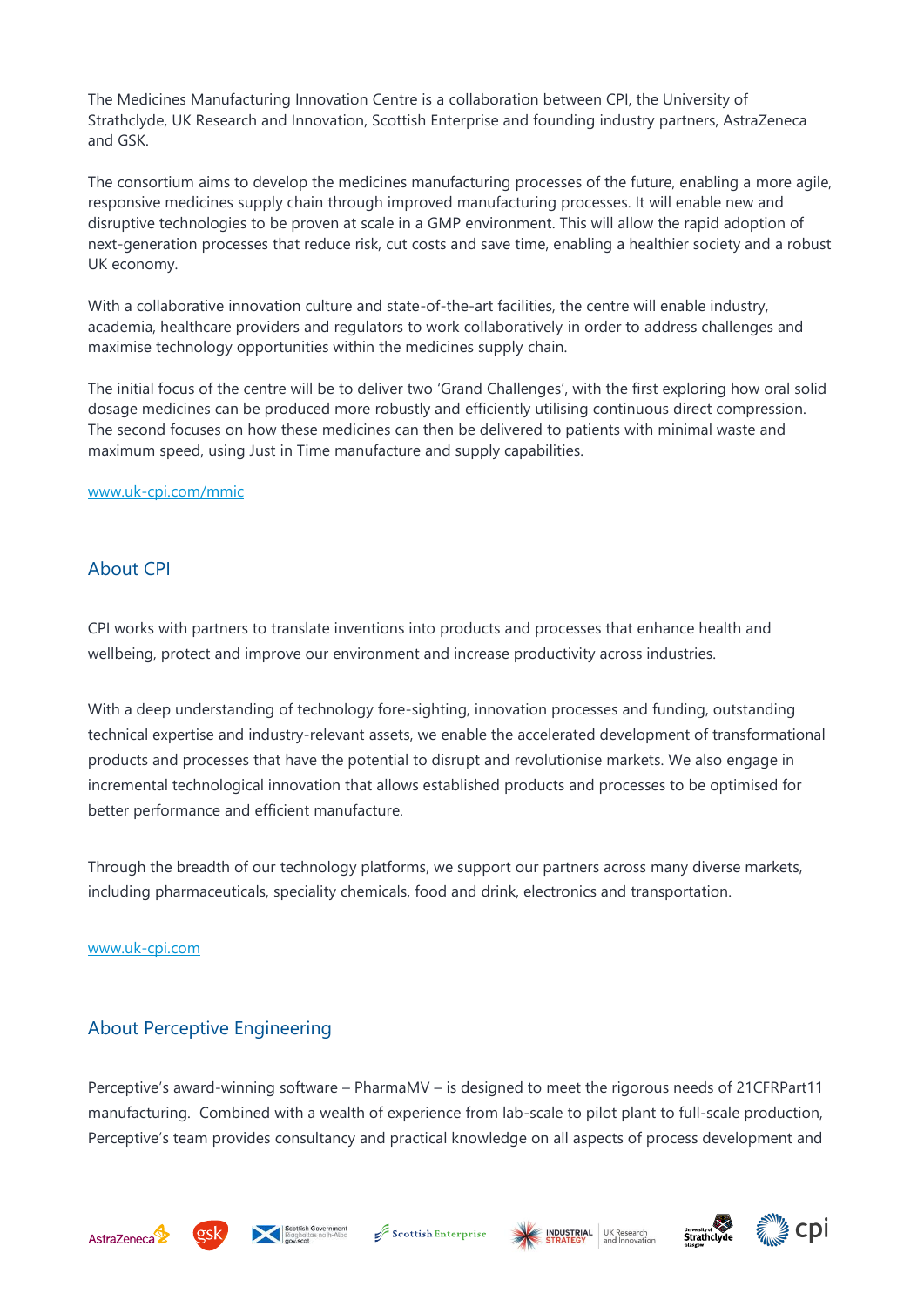manufacturing optimisation. PharmaMV includes chemometric methods, univariate and multivariate analytical tools, advanced control systems, and real time optimisation engines to operate with a sophisticated User Access controlled platform. The platform is constantly evolving to meet rapidly-changing user needs, providing fully configurable dashboarding, Machine Learning tools, cloud connectivity and is already the standard choice for many companies making the transition to AI enabled manufacturing.

#### About Process Systems Enterprise

Process Systems Enterprise, A Siemens Business, is the world's foremost provider of Advanced Process Modelling software, services and solutions to the process industries for digital R&D, design and operations.

PSE provides the gPROMS FormulatedProducts modelling suite for optimising the formulation and manufacture of drug substances and drug products using mechanistic process and material models of unit operations – such as crystallization, spray drying and granulation – combined with in-vitro/vivo product performance models.

Use of PSE's technology and services results in faster innovation, more rapid formulation screening, improved process and product designs, enhanced operations, reduced risk, more effective R&D and experimental campaigns and better capture and transfer of corporate knowledge across the organisation.

Since 2013, the company has been pioneering the emerging science of Systems-based Pharmaceutics with Bayer, Eli Lilly, GSK, Pfizer, Roche and Sanofi. PSE was also the leader of the £20.4m AMSCI funded digital design ADDoPT project.

[www.psenterprise.com](https://www.psenterprise.com/)

#### About Siemens

**Siemens AG** (Berlin and Munich) is a global technology powerhouse that has stood for engineering excellence, innovation, quality, reliability and internationality for more than 170 years.

The company is active around the globe, focusing on the areas of power generation and distribution, intelligent infrastructure for buildings and distributed energy systems, and automation and digitalization in the process and manufacturing industries.

Through the separately managed company Siemens Mobility, a leading supplier of smart mobility solutions for rail and road transport, Siemens is shaping the world market for passenger and freight services.

Due to its majority stakes in the publicly listed companies Siemens Healthineers AG and Siemens Gamesa Renewable Energy, Siemens is also a world-leading supplier of medical technology and digital healthcare services as well as environmentally friendly solutions for onshore and offshore wind power generation.

In fiscal 2019, which ended on September 30, 2019, Siemens generated revenue of €86.8 billion and net income of €5.6 billion.

At the end of September 2019, the company had around 385,000 employees worldwide.













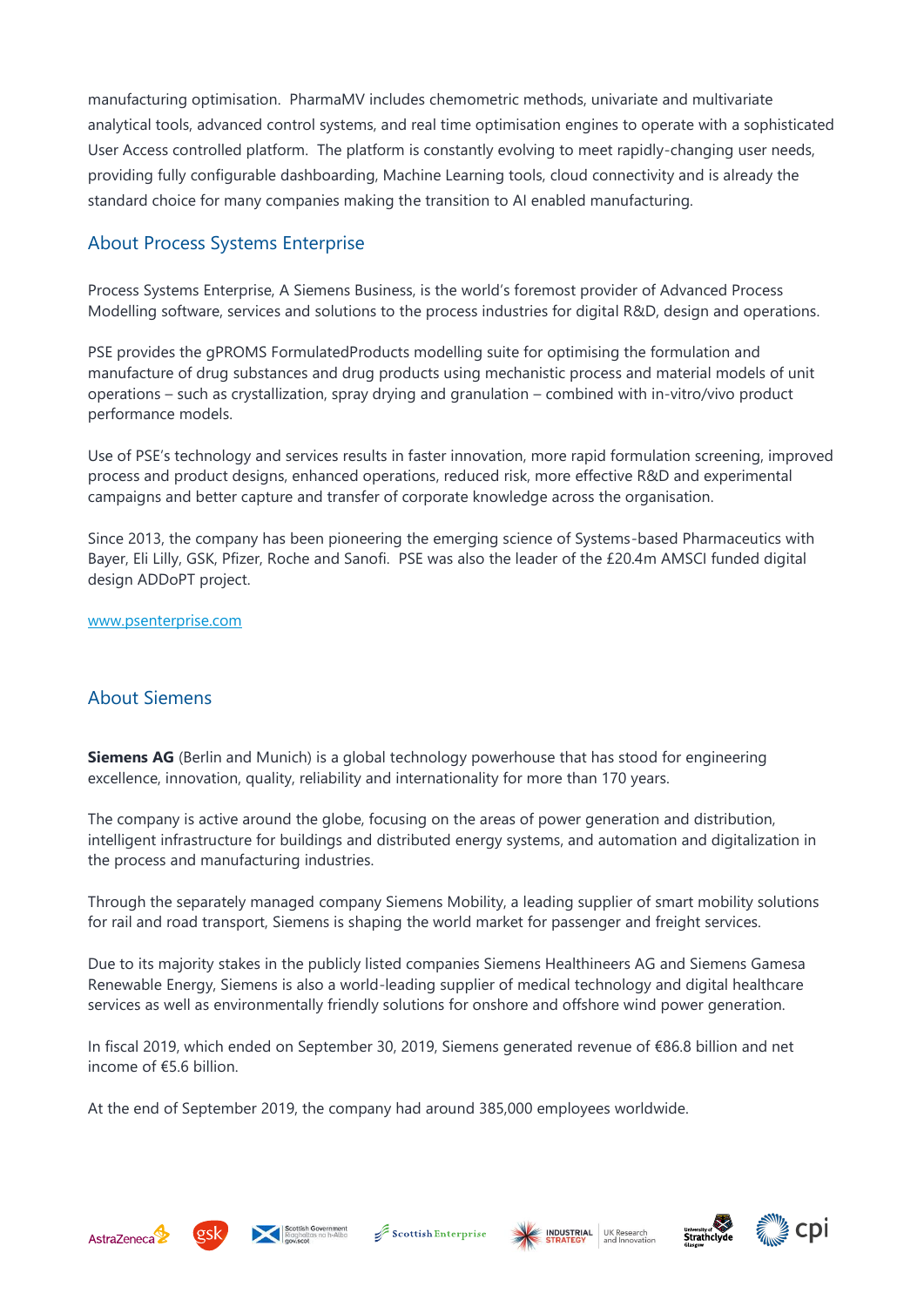#### About the University of Strathclyde

For more than 200 years, the University of Strathclyde has been meeting the needs of students, employers, industry and wider society through world-class research, teaching, innovation and enterprise. Today, as a leading international technological University, Strathclyde works side-by-side with business, industry, government and the public sector, to improve health, safeguard the future of energy supplies, set new standards in manufacturing, and pioneer technologies. Its entrepreneurial environment makes Strathclyde the partner of choice for growing numbers of organisations across the world, and has been recognised through the award of Times Higher Education UK Business School of the Year, Entrepreneurial University of the Year, and University of the Year.

#### About Scottish Enterprise

[Scottish Enterprise](http://www.scottish-enterprise.com/) is Scotland's national economic development agency. We're committed to growing the Scottish economy for the benefit of all, helping create more quality jobs and a brighter future for every region.

Follow us on Twitter at <http://twitter.com/scotent> and <https://twitter.com/ScotEntNews> Follow us on Facebook at <http://www.facebook.com/scottishenterprise>

#### About UK Research and Innovation

This project has been funded by the Industrial Strategy Challenge Fund, part of the government's modern Industrial Strategy. The fund is delivered by UK Research and Innovation.

The **Industrial Strategy Challenge Fund** brings together the UK's world-leading research with business to meet the major industrial and societal challenges of our time. It provides funding and support to UK businesses and researchers, part of the government's £4.7 billion increase in research and development over the next 4 years. It plays a central role in the Government's modern Industrial Strategy.

**UK Research and Innovation** is a new organisation that brings together the UK Research Councils, Innovate UK and Research England into a single organisation to create the best environment for research and innovation to flourish. The vision is to ensure the UK maintains its world- leading position in research and innovation.